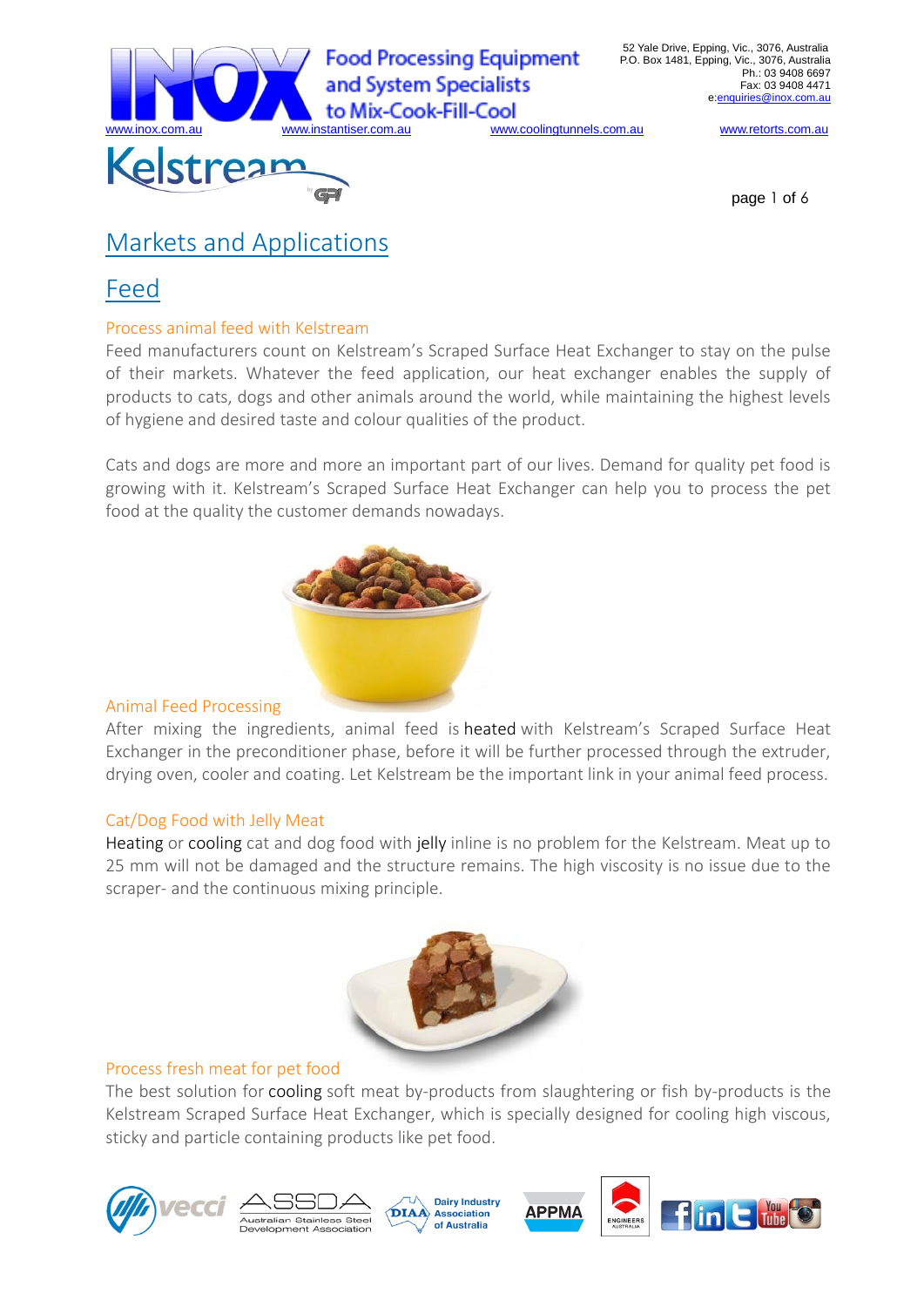

page 2 of 6

"Kelstream's Scraped Surface Heat Exchanger cools aseptic without any air contact during the process"

## Other feed related products

Do you would like to heat, cool, temper, pasteurize or sterilize another feed related product? Please let us know so we can inform you about the possibilities with Kelstream's Scraped Surface Heat Exchanger.

# Food

# Process your food product of any kind

Food manufacturers count on Kelstream's Scraped Surface Heat Exchanger to stay on the pulse of their markets. Whatever the food application, our heat exchanger enables the supply of products to consumers at competitive prices, while maintaining the highest levels of hygiene and desired taste and colour qualities of the product.

#### Meat products processing



Cooling mechanical deboned meat (MDM) or sausage pasteurisation is no problem for the Kelstream Scraped Surface Heat Exchanger.

## Mashed Potato processing

Cooling mashed potatoes inline, so you are able to process into croquettes or potato smilies, is ideal.

The high viscosity is no issue due to the scraper- and the continuous mixing principle.Also read our business case here.

## Soup processing

Cooling soups before packaging or heating and boiling soup to extent shelf life? Use Kelstream for processing it in line with a high capacity.





**Dairy Industry DIAA** Association of Australia

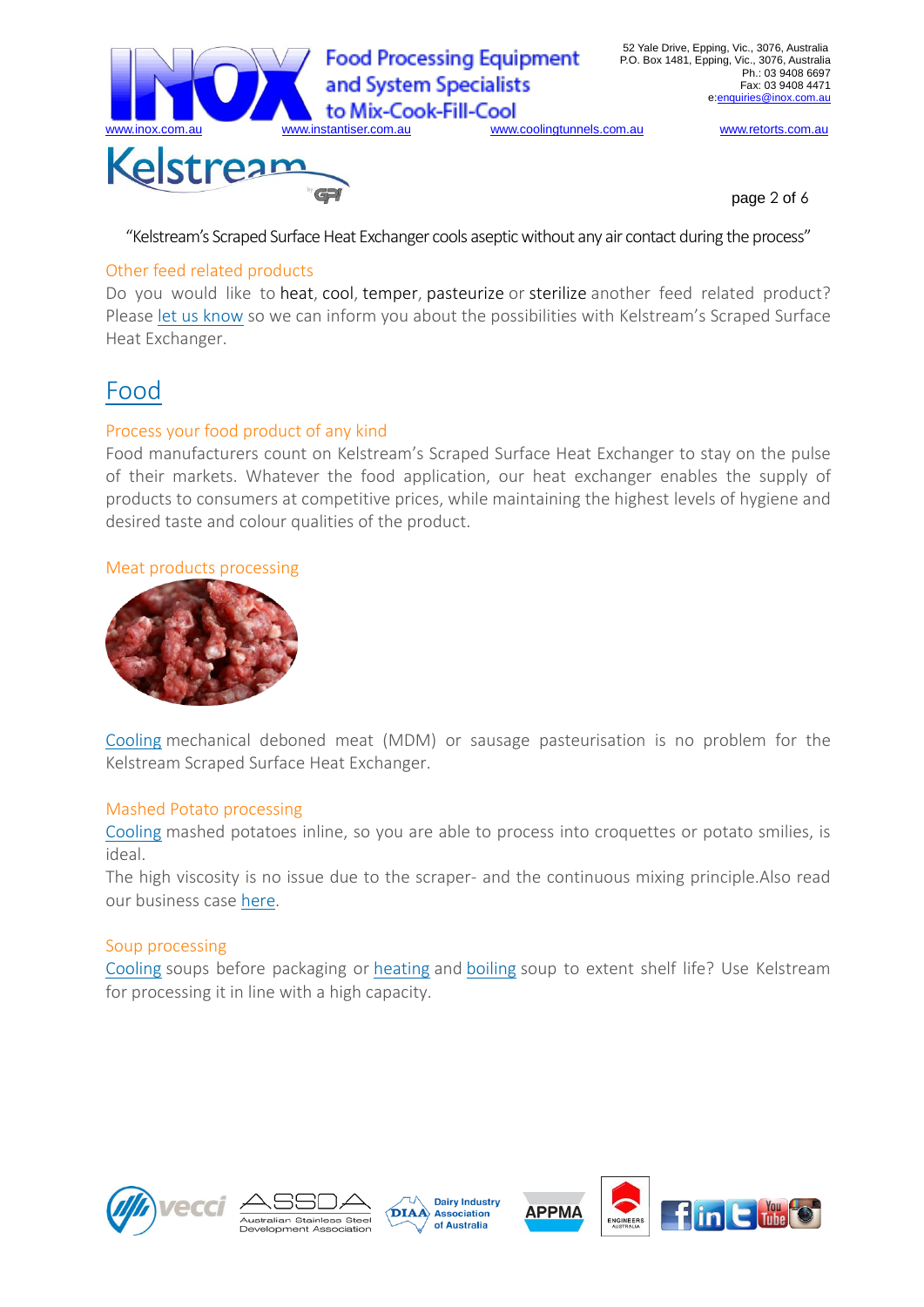

ww.coolingtunnels.com.au www.retorts.com.au

page 3 of 6



#### Dairy processing

Pasteurize, sterilize, heat or cool dairy in any form with Kelstream, whether it is milk, pudding, curd, sour cream, yogurt, butter, cream cheese or any other milk-containing product.

#### Spreads processing

Hummus and other spreads are hot and hip! Cool it with Kelstream and spread it under your customers. Heat it and your customers will enjoy it even longer due to a longer shelf life.

#### Peanut Butter processing

Cold filling your peanut butter is better, because there isn't any moist in the package left for the bacteria to grow.

## Jam & Fruit Juice processing



Jams with particles? Fruit juices with a high concentrate of (natural) sugar? Of course Kelstream can handle it. We don't want the machinery to corrode, so we work with Duplex when the product demands it. Process your jam and marmalade inline with Kelstream.

## Caramel and Chocolate processing

Tempering your chocolate to give it that nice shiny look? Process it inline with Kelstream. Even that sticky caramel isn't a problem. Heat it or cool it, it is up to you and your process demands.





**Dairy Industry DIAA** Association of Australia

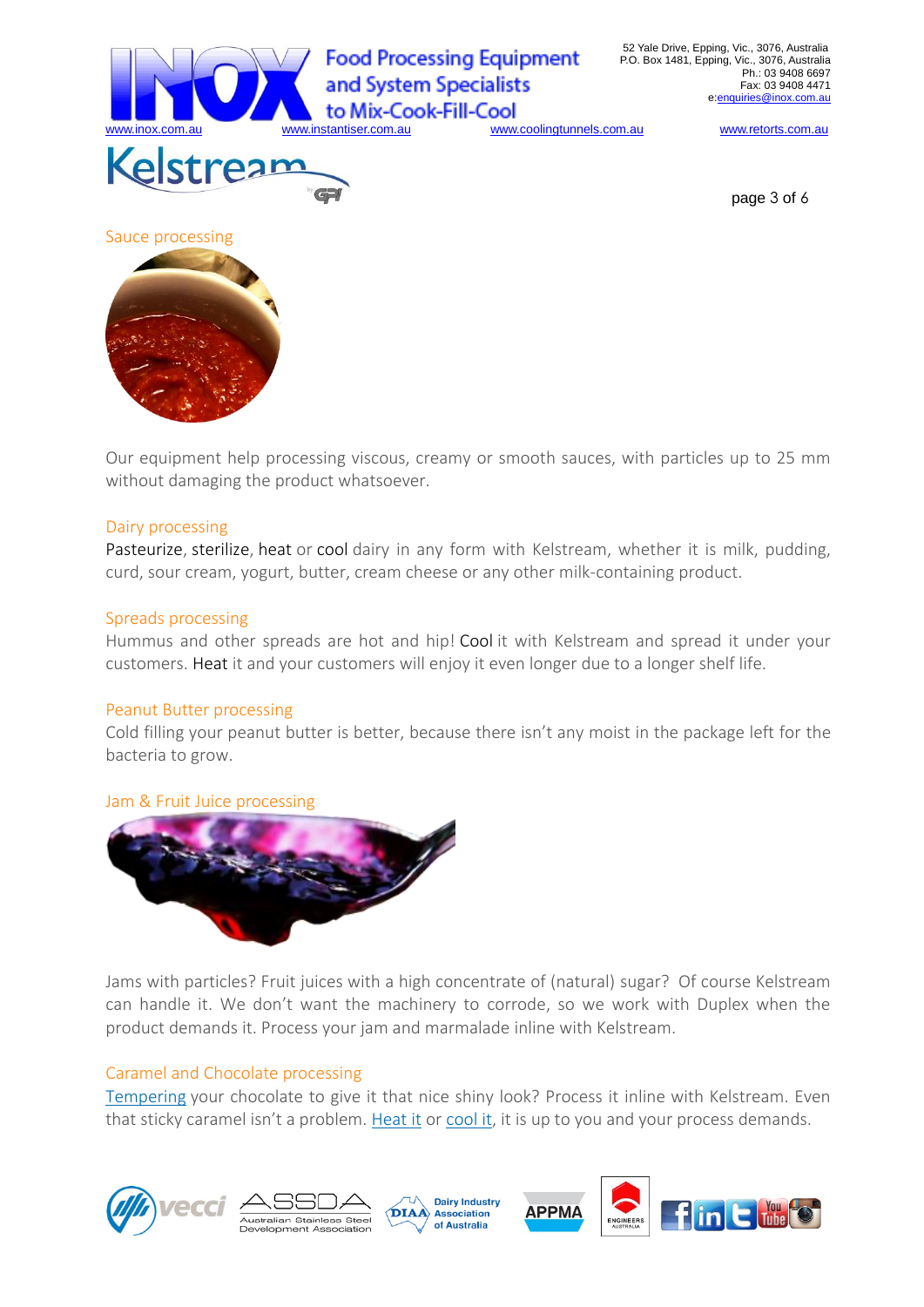

page 4 of 6

## Fatcrème processing

Fatcrème is often used in confectionary and bakery industries. Kelstream is used a lot in this field of operations. Read our proven business case here.

# Pharmaceutical

# Where hygiene is essential!

If there is one industry where hygiene is essential, it is the pharmaceutical industry. Maximum attention to hygienic aspects can be a lifesaver. Only when the equipment is 100% hygienically justified, it can be the infallible link in your demanding production



process.

The extremely versatile Kelstream can be used for all thin, medium and high viscous pharmaceutical products. These products can be heated, cooled, sterilised and pasteurised in a controlled way. This makes the Kelstream ideal for various hygienic applications, such as creams & Vaseline.

The Kelstream stands for optimum safety. There is, for instance, no risk of outside contamination as the process is fully closed off from ambient air and takes place under overpressure. Also the accurate and stable temperature control is an essential feature of the Kelstream Scraped Surface Heat Exchanger.

# **Cleanability**



The hygienic design of the Kelstream ensures validated CIP cycles are successfully achieved between product batching.







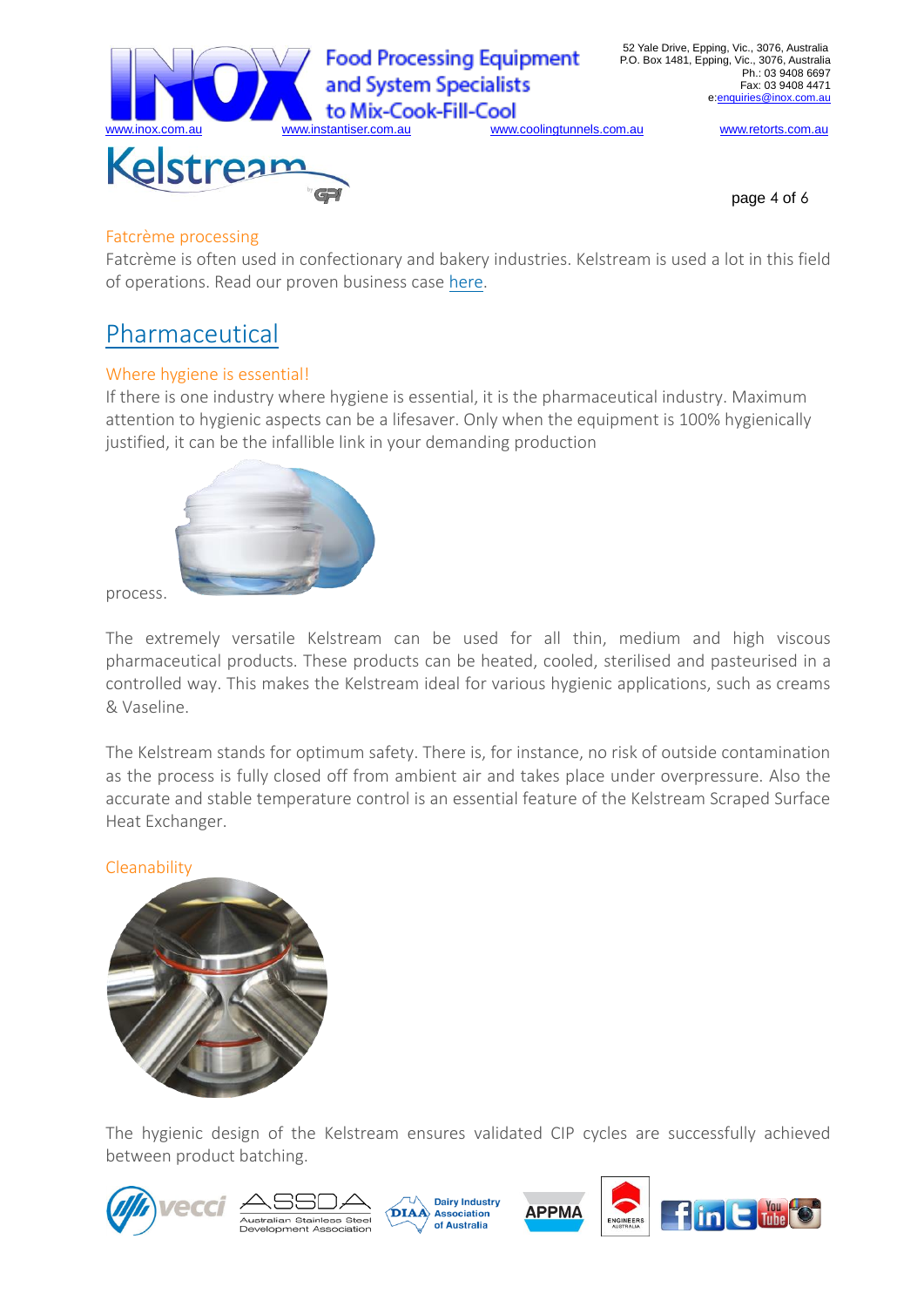

#### page 5 of 6

With our partners we´ve also improved our (double) mechanical seals. It has an even better design with an improved cleanability. There aren't any spaces left where the product can accumulate and the surface is smoother than before. Perfect improvements for demanding industries like the pharmaceutical industry.

## Pharmaceutical applications

The Kelstream Scraped Surface Heat Exchanger can be used for several pharmaceutical products:

| Aerosols         | Syrup              | Vitamins                       |
|------------------|--------------------|--------------------------------|
| Creams           | Ointments          | Sterile operations             |
| Coating carriers | Crème preparations | Dryer systems                  |
| Medicine         | Vaccines           | Containment                    |
| Tonic            | Intravenous fluids | Eye, ear and nose preparations |

# Non-food

# Robust, efficient and durable

Kelstream's Scraped Surface Heat Exchanger is ideal for processing non-food and chemical products, like personal care products.



These products can be heated and cooled in a controlled way.

The Kelstream is able to meet the most extreme requirements producers of non-food and chemical products asks for. The durability of the Kelstream, together with the highly efficient heat transfer and the continuous scraping and mixing principle, our heat exchanger is the perfect partner for you and your process.





**Dairy Industry** DIAA Association of Australia